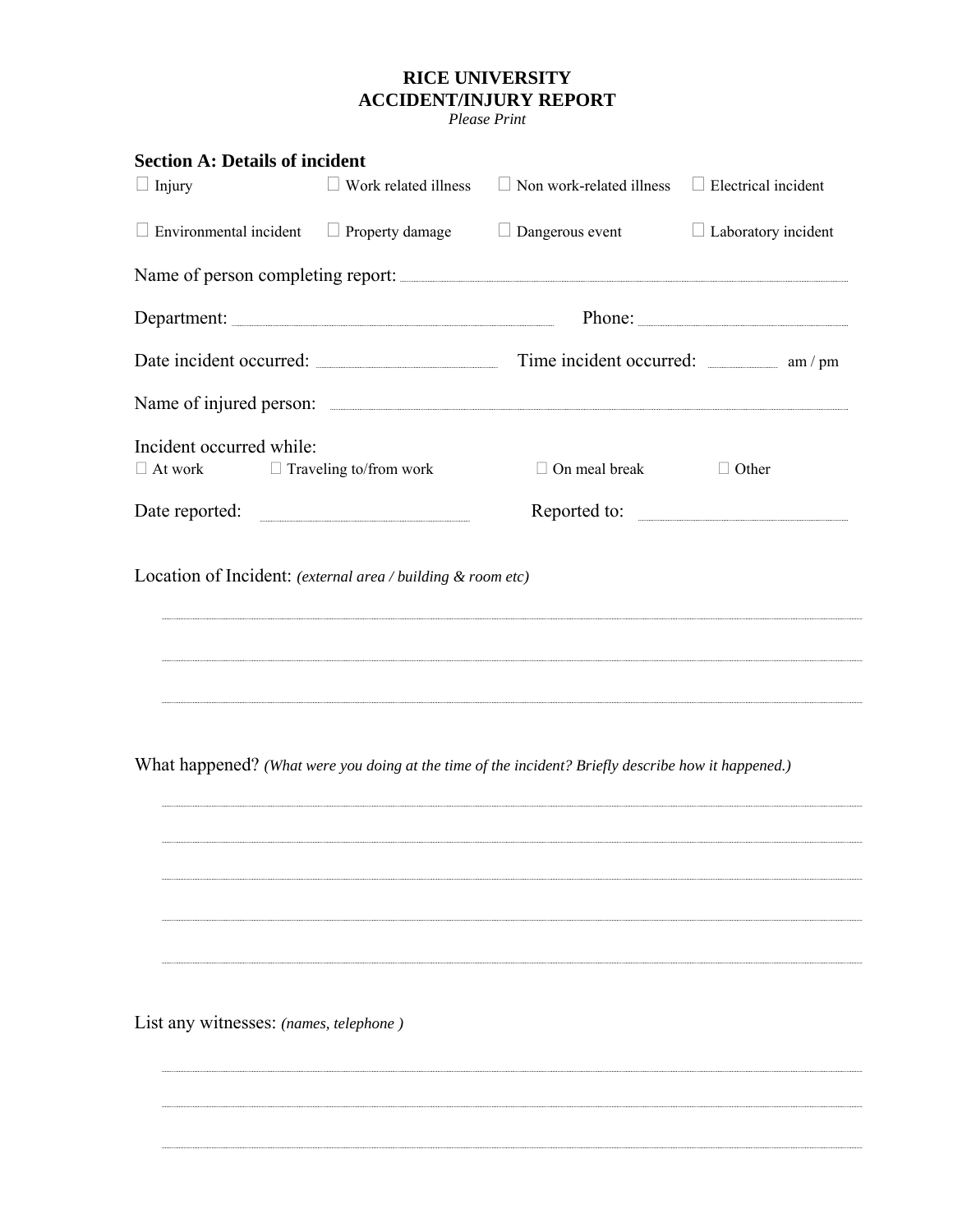## **Section B: Details of injured person and injury**

| Student/Staff ID:                                                                               |                 | $\boldsymbol{\mathrm{F}}$<br>M                      |                | Date of birth:                               |                     |             |  |
|-------------------------------------------------------------------------------------------------|-----------------|-----------------------------------------------------|----------------|----------------------------------------------|---------------------|-------------|--|
| Telephone: Position title: Department: Department:                                              |                 |                                                     |                |                                              |                     |             |  |
| Employment status:                                                                              |                 |                                                     |                |                                              |                     |             |  |
| $\Box$ Faculty<br>$\Box$ Undergraduate student $\Box$ Visitor/member of public<br>$\Box$ Other: |                 | $\Box$ Staff                                        |                | $\Box$ Graduate student<br>$\Box$ Volunteer  |                     |             |  |
| Employment basis: $\Box$ Full-time $\Box$ Part-time                                             |                 |                                                     |                |                                              |                     |             |  |
| Details of treatment required: $\square$ None                                                   |                 | $\Box$ Hospital                                     | $\Box$ Self    | $\Box$ Seen by other Medical Doctor          | $\Box$ First aid ** |             |  |
| **Describe first aid treatment given:                                                           |                 |                                                     |                |                                              |                     |             |  |
| Nature of injury:<br>$\Box$ Allergy or sensitivity                                              |                 | $\Box$ Fracture/dislocation                         |                | $\Box$ Occupational overuse injury           |                     |             |  |
| $\Box$ Respiratory                                                                              |                 | $\Box$ Burn / scalds                                |                | $\Box$ Exposure effects heat/cold            |                     |             |  |
| $\Box$ Asphyxiation                                                                             | $\perp$         | Contusion/crush                                     |                | $\Box$ Communicable disease                  |                     |             |  |
| $\Box$ Internal injuries                                                                        | $\mathbf{L}$    | Puncture<br>$\Box$ Concussion or other neuro injury |                |                                              |                     |             |  |
| $\Box$ Fainting                                                                                 | Ш               | <b>Bruising</b>                                     |                | $\Box$ Skin condition eg dermatitis/eczema   |                     |             |  |
| □ Poisoning/toxic effects                                                                       |                 | $\Box$ Laceration/deep cut<br>$\Box$ Hearing loss   |                |                                              |                     |             |  |
| Hernia                                                                                          | $\Box$          | Sprain/strain                                       |                | $\Box$ Vision impairment                     |                     |             |  |
| Foreign body                                                                                    |                 | Nausea/vomiting                                     |                | $\Box$ Electric shock or effects             |                     |             |  |
| Amputation<br>Other                                                                             |                 | $\Box$ Multiple injuries                            |                | $\Box$ Psychological disorder/stress effects |                     |             |  |
| Part of body affected:                                                                          |                 |                                                     |                |                                              |                     |             |  |
| $\Box$ Left<br>$\Box$ Back                                                                      |                 | $\Box$ Buttock                                      | $\Box$ Forearm |                                              | $\Box$ Thigh        | $\Box$ Head |  |
| $\Box$ Right<br>$\Box$ Neck                                                                     |                 | $\Box$ Internal                                     | $\Box$ Wrist   |                                              | $\Box$ Knee         | $\Box$ Face |  |
| $\Box$ Groin /hip                                                                               |                 | $\Box$ Shoulder                                     | $\Box$ Hand    |                                              | Shin/calf           | $\Box$ Ear  |  |
| $\Box$ Chest                                                                                    |                 | $\Box$ Upper arm $\Box$ Fingers/thumb               |                | $\perp$                                      | Ankle               | $\Box$ Eye  |  |
|                                                                                                 | Stomach / trunk | $\Box$ Elbow                                        |                |                                              | Foot/toe            |             |  |
| Further description of injury/illness (if required):                                            |                 |                                                     |                |                                              |                     |             |  |